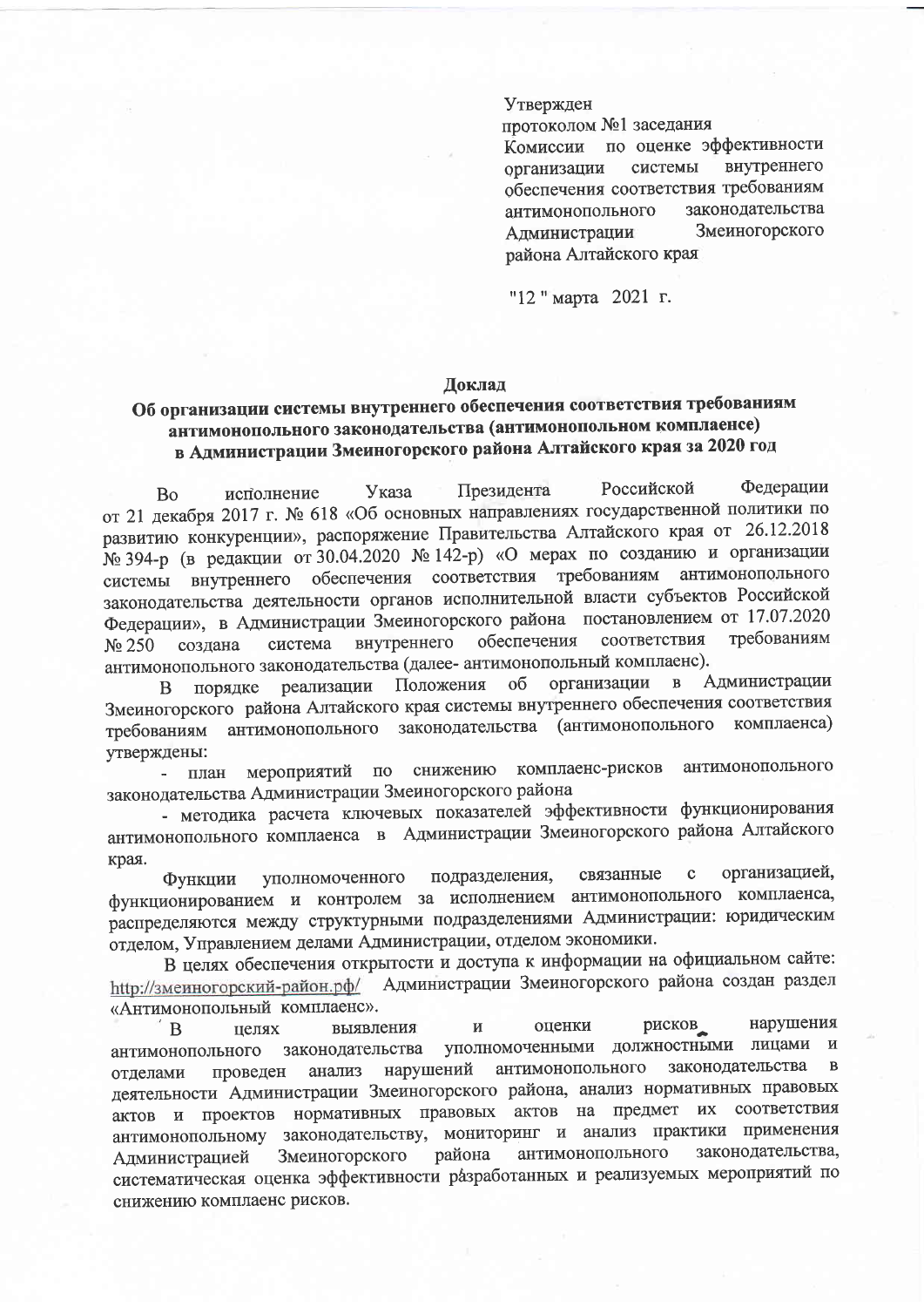В результате проведенного анализа риски нарушения антимонопольного законодательства усматриваются в следующих областях деятельности Администрации Змеиногорского района:

при заключении договоров аренды, договоров безвозмездного пользования,  $\left\{ \right\}$ договоров доверительного управления, иных договоров, предусматривающих переход прав в отношении муниципального имущества и земельных участков (существенный уровень риска)

осуществлении закупок товаров, работ, услуг для нужд Змеиногорского  $(2)$ района (высокий уровень риска)

оказании муниципальных услуг (существенный уровень риска)  $3)$ 

подготовке ответов на обращения физических и юридических лиц  $4)$ (существенный уровень риска)

оказанию финансовой, имущественной, консультационной поддержки 5) малого и среднего предпринимательства в Змеиногорском районе субъектам (существенный уровень риска)

и принятии нормативно- правовых актов по вопросам, разработке 6) относящимся к компетенции Администрации Змеиногорского района (существенный уровень риска)

Проведен анализ нарушений антимонопольного законодательства в деятельности Администрации Змеиногорского района (наличие предостережений, предупреждений, штрафов, жалоб, возбужденных дел о нарушении антимонопольного законодательства) за 2020 год.

- Нарушения антимонопольного законодательства при заключении договоров аренды, договоров безвозмездного пользования, договоров доверительного управления, иных договоров, предусматривающих переход прав в отношении муниципального имущества и земельных участков не выявлены.

- Нарушение антимонопольного законодательства при осуществлении закупок товаров, работ, услуг для нужд Змеиногорского района. За 2020 год по 3 процедурам были направлены 4 жалобы в ФАС. 2 жалобы признаны не обоснованными, 1 частично обоснованная и 1 обоснованная. Выданы предписания об устранении нарушений Закона о Проведена одна внеплановая проверка по обращению контрактной системе. Администрации Змеиногорского района о нарушении законодательства о контрактной системе.

- Нарушение антимонопольного законодательства при оказании муниципальных услуг не выявлено.

- Нарушение антимонопольного законодательства при подготовке ответов на обращения физических и юридических лиц не выявлены.

-Нарушение антимонопольного законодательства при реализации мероприятий по оказанию финансовой, имущественной, консультационной поддержки субъектам малого и среднего предпринимательства в Змеиногорском районе не выявлены.

Проведен анализ нормативных правовых актов и проектов нормативных правовых актов на предмет их соответствия антимонопольному законодательству. Юридическим Змеиногорского района при проведении правовой  $\mathbf{M}$ отделом Администрации проектов, поступающих на согласование, риски антикоррупционной экспертизы нарушения антимонопольного законодательства не выявлены.

2020 года: период отчетный установлено, **что**  $\, {\bf B}$ Кроме того, возбужденные антимонопольным органом в отношении Администрации Змеиногорского района антимонопольные дела, отсутствуют.

Выданные антимонопольным органом Администрации Змеиногорского района предупреждения о прекращении действий (бездействия), об отмене или изменении актов, которые содержат признаки нарушения антимонопольного законодательства, либо об устранении причин и условий, способствовавших возникновению такого нарушения, и о